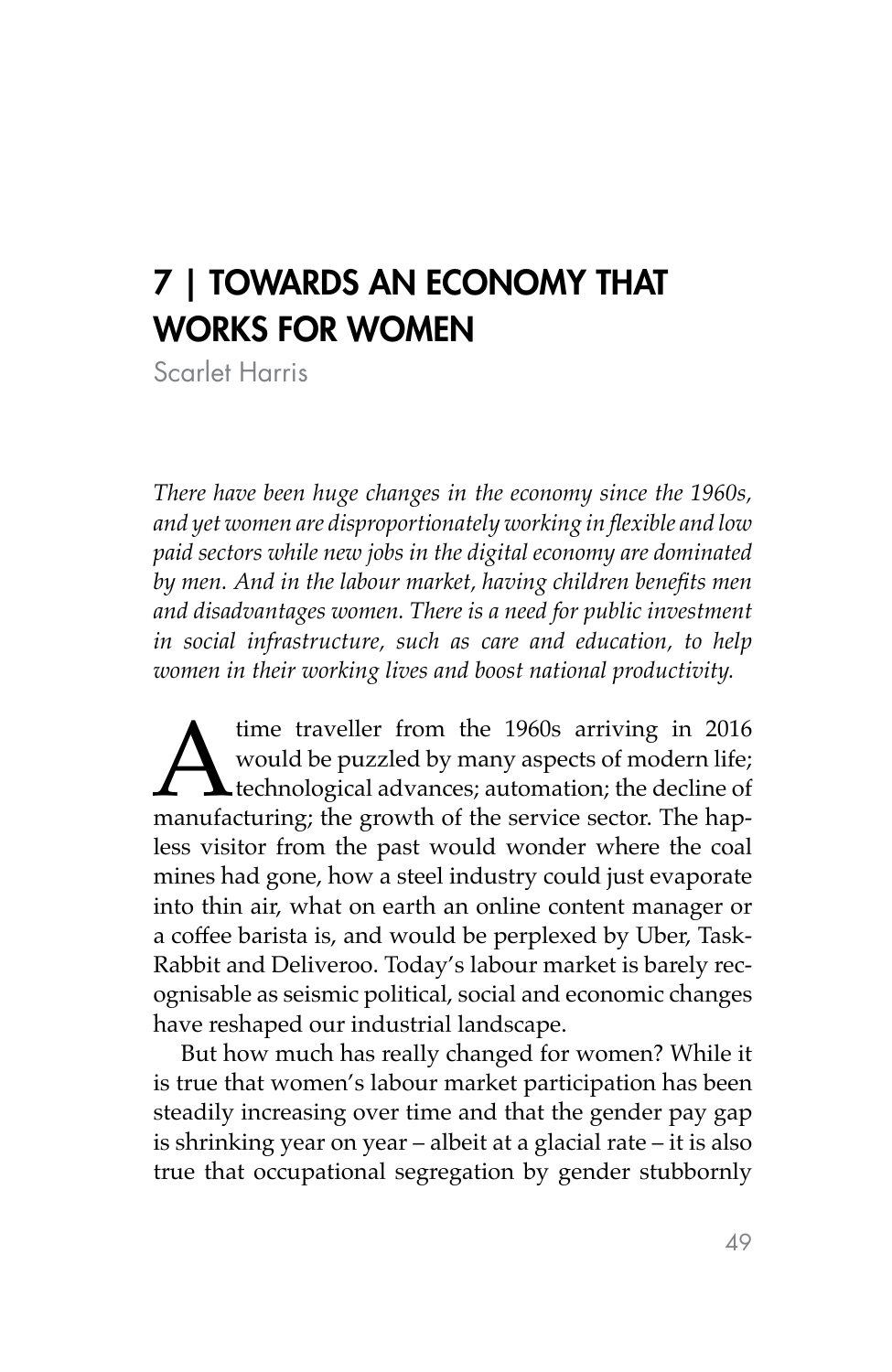persists in the 21st century, as do workplace sexual harassment, pregnancy discrimination, unequal pay and many of the other scourges of women's working lives which would have been familiar to the 1960s observer.

Those who hoped that new industries such as green technologies and programming would create new, highly skilled jobs for women turned out to be sorely disappointed. In 1967 the author of a career guide to computer programming wrote "programming requires lots of patience, persistence and a capacity for detail and those are traits that many girls have". Perhaps unsurprisingly, there is no evidence to support the argument that girls have a natural aptitude for programming. But nor is there any evidence that boys have a natural aptitude for IT. So why is it that burgeoning technological industries are so male dominated? According to the UK Commission for Employment and Skills, women make up only about a quarter of those working in the UK's digital industries today.

As new, skilled areas of work emerge, the same old patterns of gendered occupational segregation continue to constrain women's working lives and incomes. Women's work continues to be concentrated in the old 'five Cs' (cleaning, caring, catering, cashiering, and clerical) and it continues to be defined by low pay and low status.

The creeping casualisation of the labour market has been particularly pernicious in many of the sectors where women predominate. Zero hours and short hours contracts are rife in the retail sector, while agency work and zero hours contracts abound in care work, cleaning and catering. And by 2014, there were more than 1.7 million workers reporting that they were in some kind of temporary work. The number of women in temporary work rose from 773,000 at the start of 2008 to 892,000 by the end of 2014 and the proportion of women in temporary work because they could not find a permanent job increased from a quarter to nearly a third.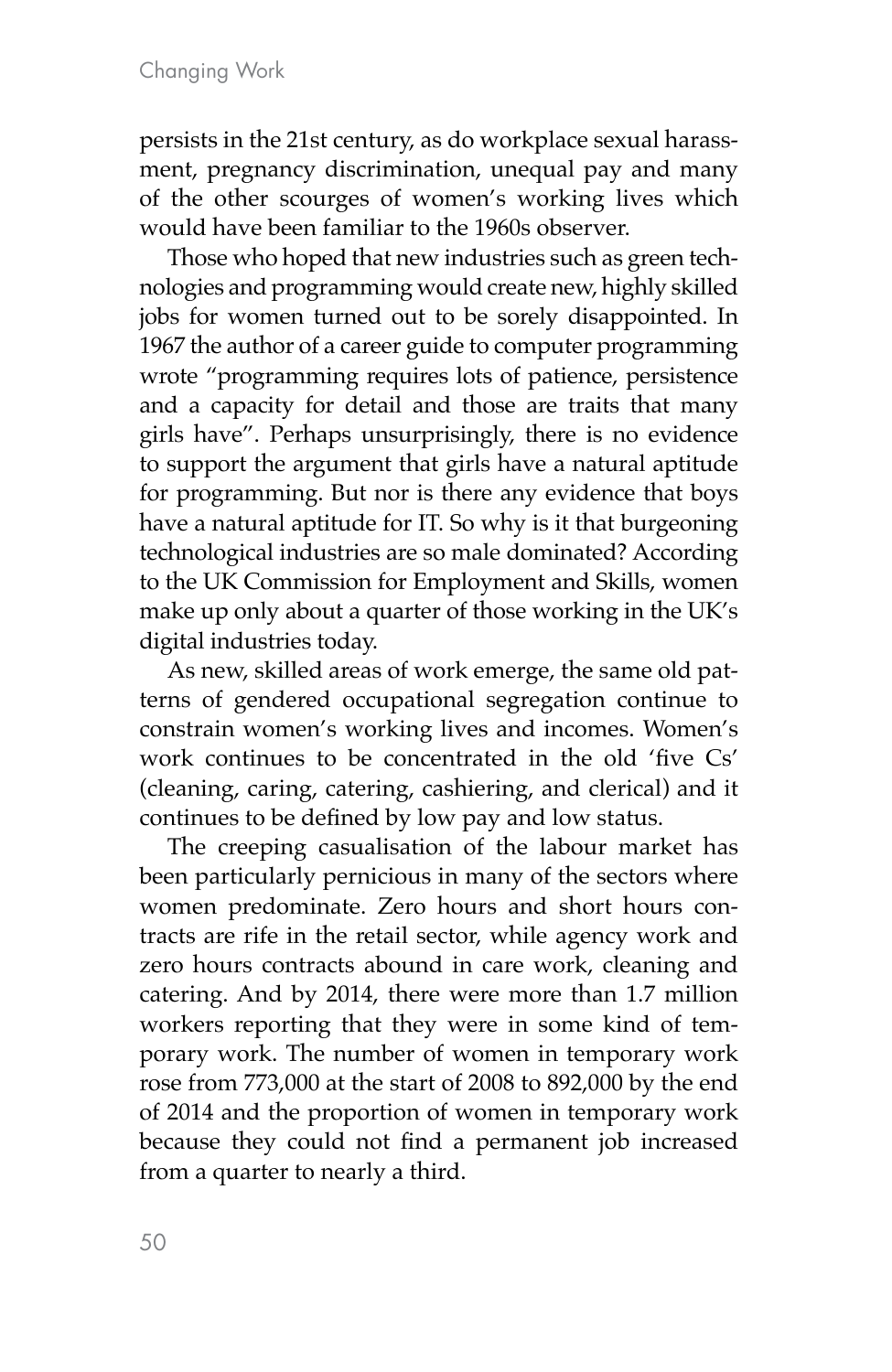## The same story

When the TUC conducted interviews with women on various forms of casual contract in 2014, some clear themes emerged: increased risk of pregnancy and maternity discrimination; problems managing childcare and other caring responsibilities because of unpredictable and fluctuating hours; low and fluctuating pay and the impact this has on in-work benefits; lack of training or other opportunities to progress; and problems asserting workplace rights through fear of losing work or having hours cut. One woman university lecturer on a fixed term contract who was interviewed by the TUC reported that she was not given supervision of students, which is a prerequisite for career development in her field. She was told that this would not be fair on the students because she would be "out of here in a few years". Several women reported that they felt that their casualised contracts meant they were seen as "dispensable" and not someone to invest in.

One woman working on a short hours contract in retail reported that the cost of her travel to and from the shop cancelled out her earnings from the shift. Another woman, a further education college tutor, recounted how she was working full-time hours for part-time pay and that all of the women with children had been gradually forced out of the workplace. "All my colleagues in the department that I work in are either men or women who do not have children. I am the last mother standing!" she said. This astute observation highlights an uncomfortable but unavoidable truth: women's role as the primary carer in the majority of households is still as central to our working lives as it was for women in the 1960s.

Earlier this year, the Equality and Human Rights Commission found that over three quarters of pregnant women and women on maternity leave experience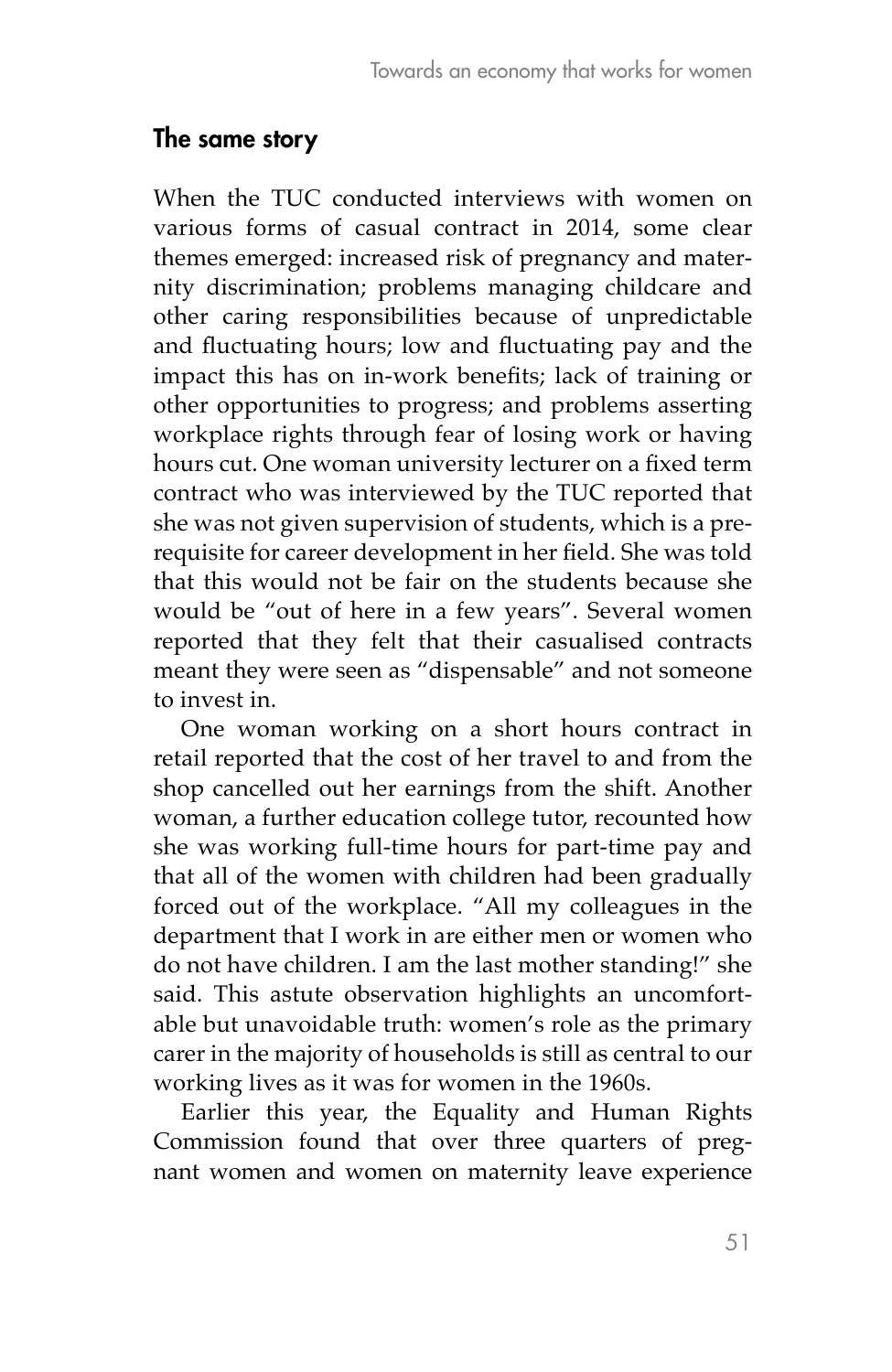negative and potentially discriminatory treatment at work. That's the equivalent of 390,000 women in Britain each year. While some of that discrimination takes place during pregnancy – ranging from women being forced out of their jobs, demoted, made to work in unsafe environments, to women being harassed and bullied because of their pregnancy – much of it takes place upon return to work. The challenges of balancing work with the needs of young children still seems to be perceived by many – not least discriminatory employers who prefer not to employ women of childbearing age – as a problem for women to solve alone, rather than a problem for fathers too.

A toxic combination of discrimination against women during pregnancy and maternity leave, unaffordable childcare, a lack of quality, well-paid part-time work, employers who refuse to countenance requests for flexible working, and social norms which still expect men to be breadwinners and women to be primary care givers – all mitigate against women's earnings and labour market participation. Furthermore, the effects are long-lived. Women who take prolonged breaks from the labour market after having children are less likely to get back into work at the same skill and pay level as before. One in six women change jobs after having a child and for the majority of those, this is because they could not access part-time work or hours to suit their needs in their previous job. Women who seek part time work to fit in with caring responsibilities often find their earnings decrease far more steeply than their working hours. Recent analysis by the Joseph Rowntree Foundation and the Timewise Foundation found that for every part-time job vacancy which paid £20,000 pro rata, there were 18 full-time vacancies. While progress has been made in closing the full time gender pay gap, the part time pay gap remains alarmingly wide. Women are more likely to work part-time than men across all age groups and the proportion of women who work part-time rises steadily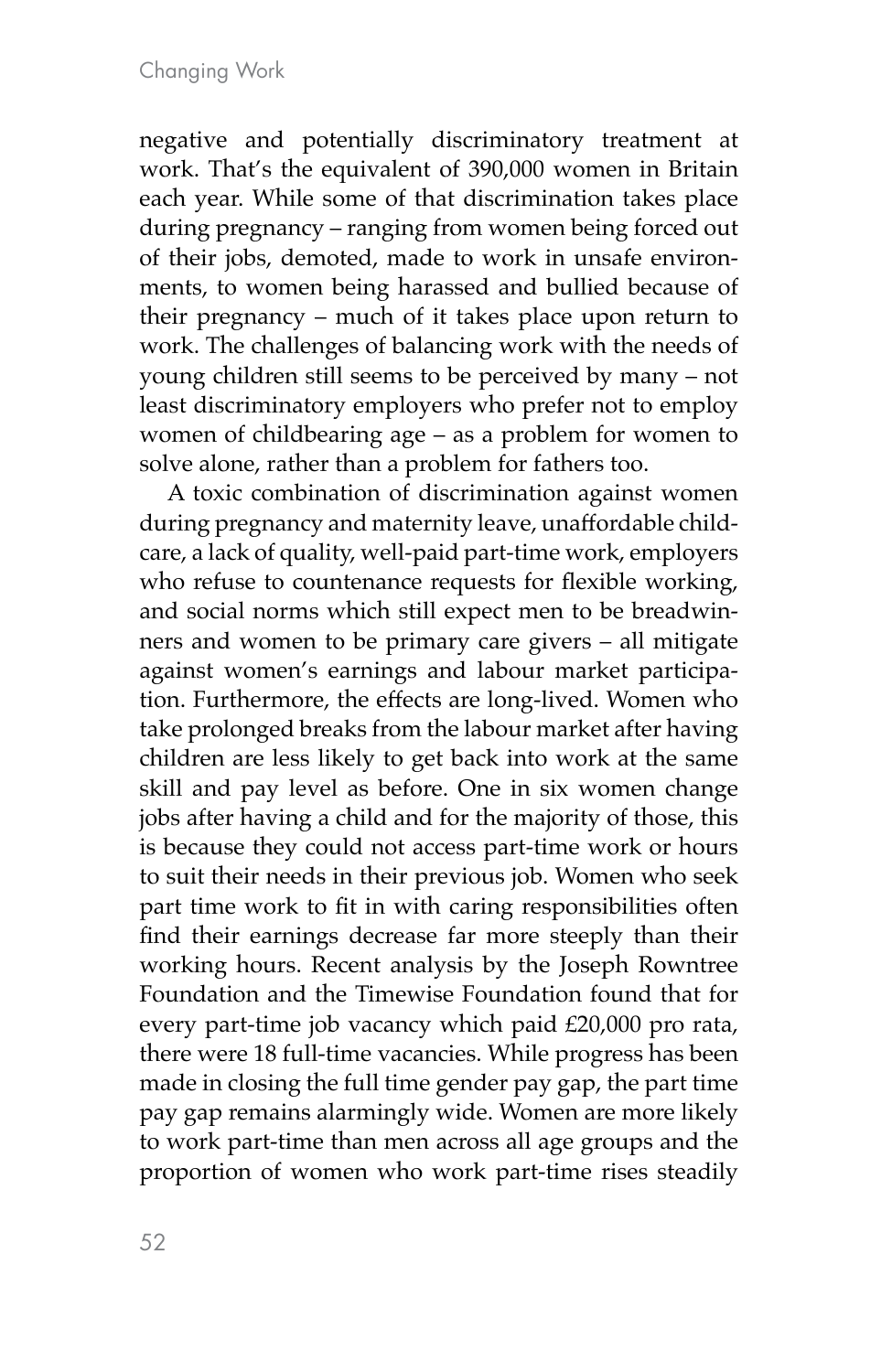with age and peaks for women over the age of 50. Women working full-time now earn about 9 per cent less per hour than men but women working part-time earn nearly 38 per cent less.

Earlier this year the TUC commissioned research into the motherhood pay penalty. The analysis found that by the age of 42, mothers who are in full-time work are earning 11 per cent less than full-time women without children. Interestingly, while women who have children earn less, men who have children earn more. Fathers who work fulltime experience, on average, a 21 per cent 'fatherhood wage bonus' and fathers with two children earn more (9 per cent) than those with just one. For the cohort of full-time workers who were born in 1970 there was an overall gender pay gap of 34 per cent, which can be explained by women earning less and men earning more after having children.

## Shifting the status quo

So if women's working lives are still as constrained by caring responsibilities, discrimination and deeply entrenched occupational segregation as ever, what hope can there be of ever achieving change? I hope that our time travelling observer from the 1960s would not come to the conclusion that it is futile to attempt to change. Rather I hope they would conclude that we simply have not done enough to bring about real change for women.

Too often debates about the labour market, investment, skills and the economy fail to acknowledge the multiple ways in which women are excluded. If we want to see labour market changes which actually benefit women, rather than increasing marketisation, outsourcing, and casualisation – all of which we know to be particularly problematic for women workers – then we need to start with a gendered analysis of what our changing labour market and working practices mean for women. We need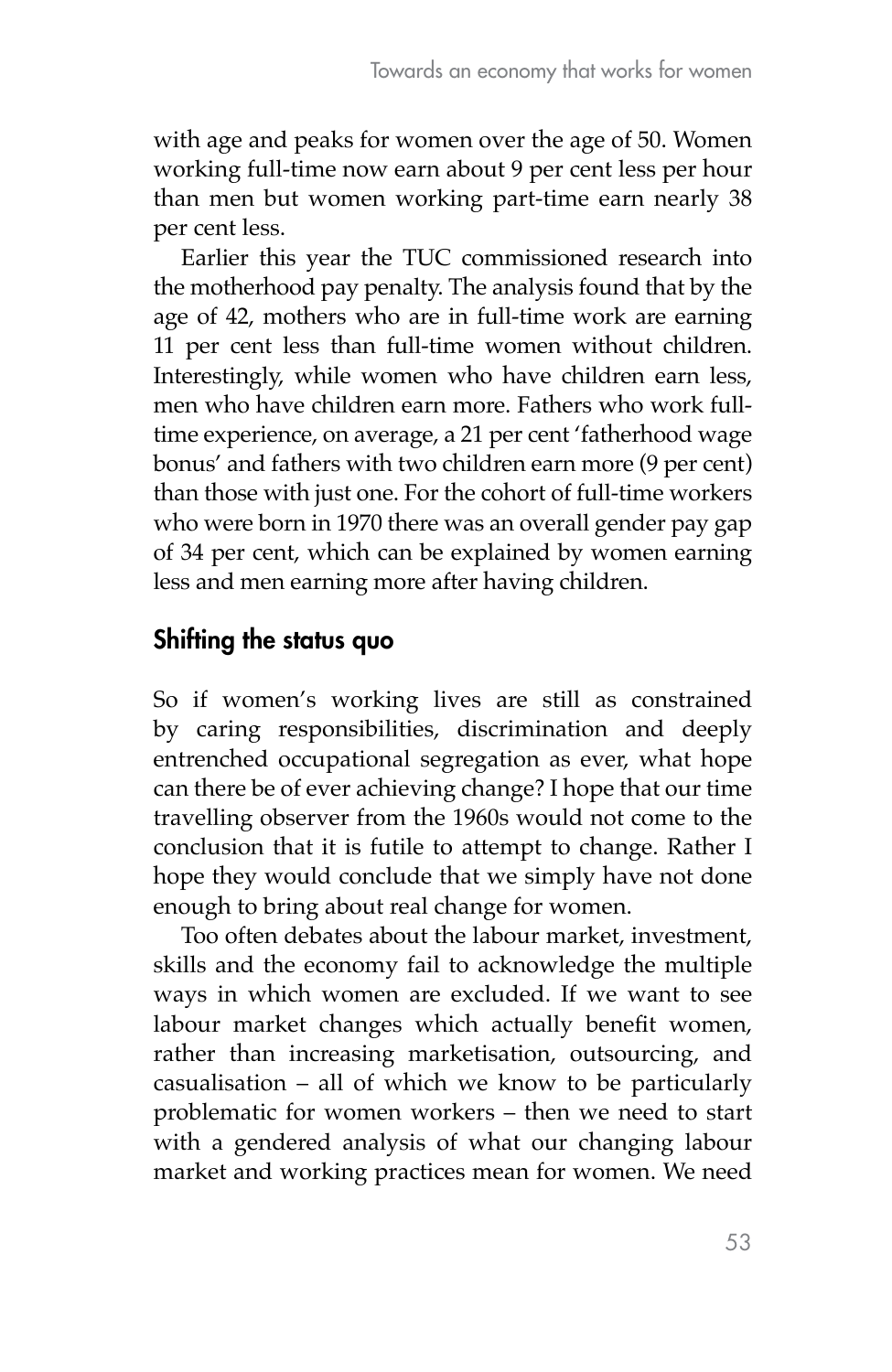to challenge the misrepresentation of new, precarious forms of work as being 'flexible' or 'agile' and to recognise that in many cases all of the flexibility and the power resides with the employer, not the worker.

We also need to consider our working culture and our social norms relating to gender roles in the family and the workplace. A culture that demands that men sacrifice being involved in family life and women sacrifice their jobs and economic independence is not good for anyone. Long working hours, low pay, and lack of job security mitigate against that holy grail of work-life balance for both men and women.

None of this is inevitable. Just because the problems facing women in the labour market are deeply entrenched does not mean that they are intractable. The Women's Budget Group has set out a vision for a feminist plan for a caring economy. Rather than simply focus investment in capital infrastructure projects and new burgeoning areas of the economy such as new technologies – without ever considering how to open up these sectors to women – the Women's Budget Group calls for investment in "social infrastructure". That is to say care, health, education and training services, social security and housing. Investment in social infrastructure would benefit women's working lives as well as national productivity. Recent analysis by the Women's Budget Group for the International Trades Union Congress found that by investing 2 per cent of GDP in care industries, up to 1.5 million jobs could be created in the UK, compared to 750,000 jobs for an equivalent investment in construction. This 2 per cent of GDP investment in public services would create almost as many jobs for men as investing in construction industries but would create up to four times as many jobs for women.

So, while we also need greater investment in capital infrastructure projects, we must not overlook the fact that investing in the public sector, and specifically in publicly